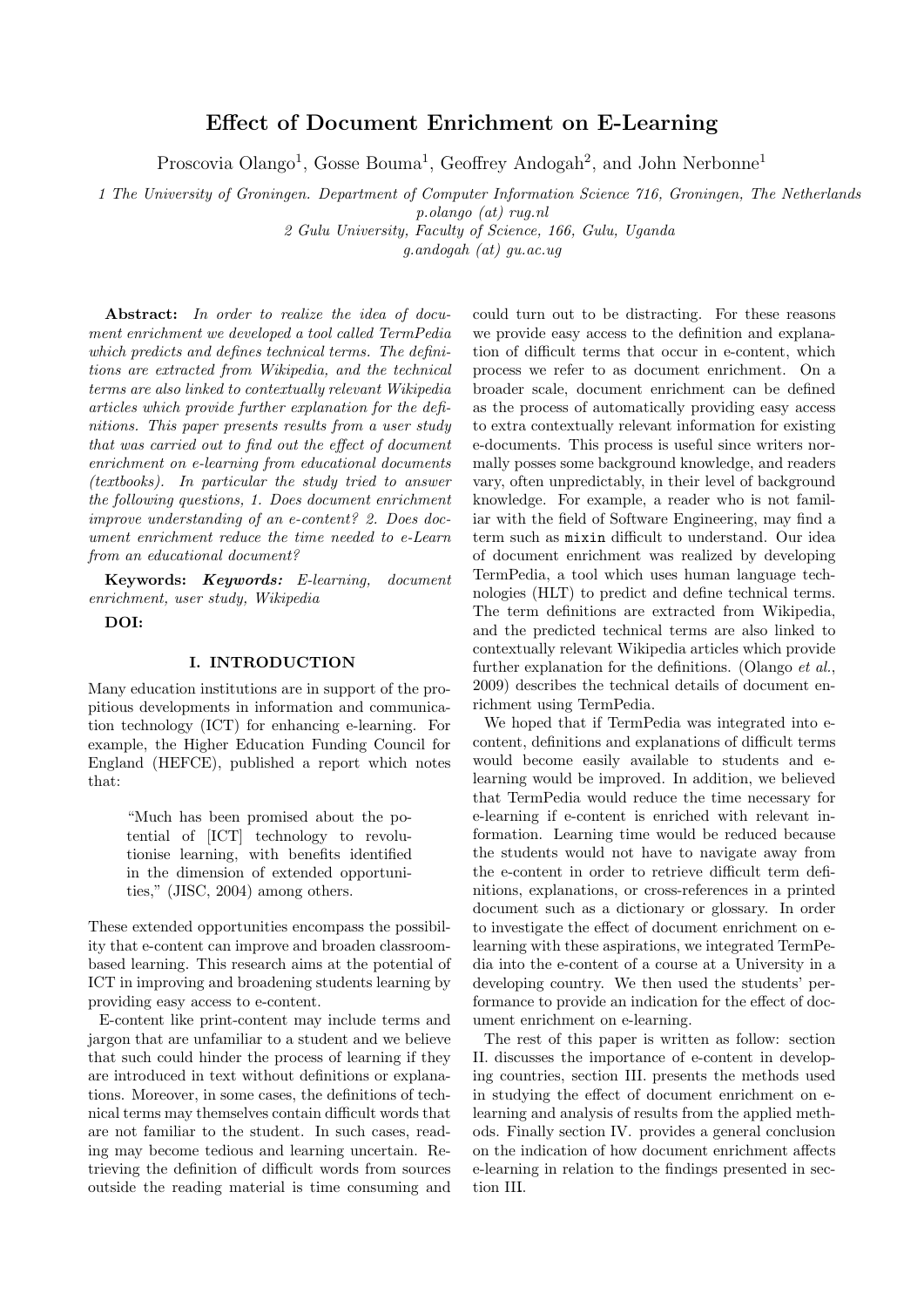### II. E-content in a Developing Country

WordNet, an on-line lexical database for the English language defines a developing country as:

> "a country that is poor and whose citizens are mostly agricultural workers but that wants to become more advanced socially and economically" (WordNet, 2012).

Learning through education is a basic way through which a developing country can make this kind of advancement. Since TermPedia focuses on improving elearning, we believe that this tool shall be of help in the course of development for a developing country.

For example, e-content plays an importance role in providing access to course material in addition to improving and broadening classroom-based learning. This aspect of e-learning is necessary in a developing country because course materials are generally too expensive for students in such a country to afford, recalling that average families earn \$1.25 a day (Ravallion et al., 2008). As a result of poverty, the ratio of student to education material is very low at most universities in a developing country. For instance in Uganda only Makerere University had an acceptable ratio of students to education materials of 1:21 in 2010 (Olango and Bouma, 2011). This ratio was attained by the availability of ICT facilities at the University which provided the access of course material through e-content for students. Other universities in Uganda also have access to ICT facilities but on smaller scales compared to that of Makerere University. To illustrate, Gulu University a University in the North of Uganda also provides access to e-content for students in an effort to reduce the cost of buying course textbooks and other materials necessary for their learning and instruction. Unfortunately most of the students at Gulu University do not have ready access to this e-content because of the low ratio of students to computers which is approximately 40 students to 1 computer. Regardless of the low students to computer ratio at Gulu University, e-content provides students with an opportunity for e-learning through the access of various course contents at any place and time of convenience.

Moreover it is important to understand that elearning is fundamentally about learning and not about technology (JISC, 2004). Therefore the benefits of enhancing e-learning have to be tested based on whether it facilitates learning and not technically. Accordingly this paper concentrates on the possibility of improving the process of learning through enriching students e-content. The effects of enriching students e-content was then investigated by carrying out a user study at Gulu University in Uganda. A screen shot of the user interface that displayed the enriched e-content by using TermPedia is shown in Fig. 1. The figure gives an example of a predicted term, Software developer in the context of Software Engineering with

its definition in a pop-up window. Like this term, all predicted terms are underlined and hypertext. If a student moves a mouse pointer over any of the predicted terms, its definitions shows in a pop-up window. A student can also link to a Wikipedia article by clicking on the predicted term for further explanation in case the term definition does not provide adequate information for understanding the meaning of the term in context. The user interface provides an avenue for a student to learn easily by reading course materials that have been enriched by TermPedia.

Requirements engineering is not simply a technical process. The system requirements are influenced by users' likes, dislikes and prejudices, and by political and organisational issues. These are fundamental human characteristics, and new technologies, such as use-cases, scenarios and formal methods, don't help us much in resolving these thorny problems.

Figure 1: Snap shot of TermPedia user interface

#### III. USER STUDY METHODS

Gulu University is a very young public University which was established by the Government of Uganda in the year 2002 with a student population of  $289<sup>1</sup>$ which has expanded to more than 4000 students as of today. The University currently has five faculties among which is the Faculty of Science. In turn this faculty has a number of departments including the department of Computer Science which has a total of more than 400 students. An assigned course reading for a specific category of students from the department of Computer Science was enriched using TermPedia. Please see section I. for a brief explanation on document enrichment and TermPedia. The performance of these students was then measured and analyzed in relation to TermPedia. The analysis provided a measurable indication of the tools usefulness with reference to the research questions in the abstract of this paper. These questions arose from an overall hypothesis that document enrichment is useful to students in higher education institutions, and the specific hypotheses guiding the study were as follows:

- 1. Document enrichment can improve understanding of e-content by providing contextually relevant information.
- 2. The time needed in e-learning can be reduced through the use of document enrichment.

<sup>1</sup>http://www.enteruganda.com/brochures/uniguidegulu.html, cited on 1st. March, 2010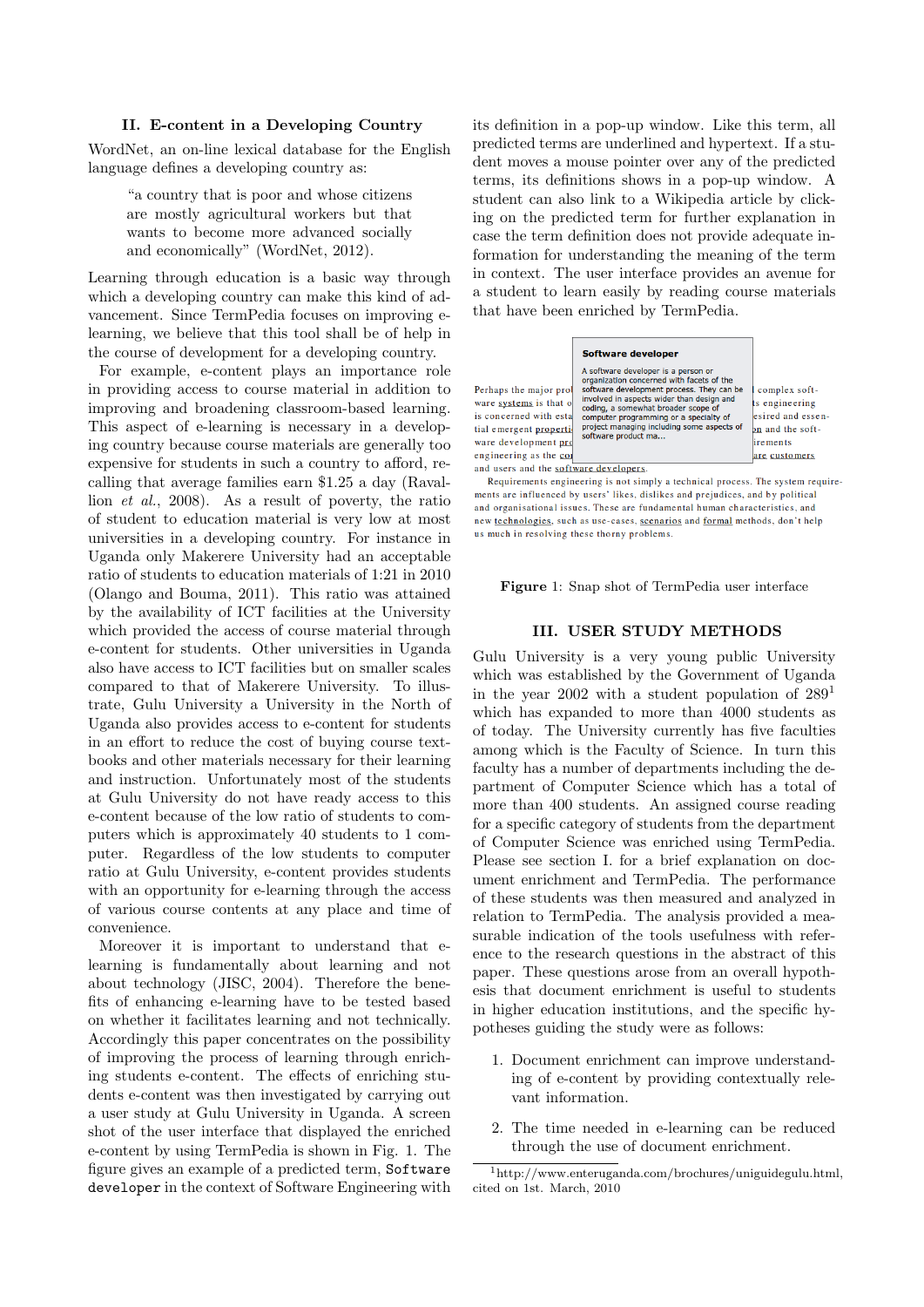Answers to the research questions and resolutions about the tested hypotheses are discussed in subsection B.3. where data collected from the user study was statistically analysed.

### A. Proposed Category of Students for the User Study

The Department of Computer Science offers a variety of courses, among which are Bachelor of Science in Computer Science (B.Sc.CS), and Bachelor of Information Technology (BIT). B.Sc.CS enables students to study theories and methods of processing information using computers, the design and operation of computer hardware and software, and the application of computer technology to all fields of knowledge. Similarly, BIT enables students to understand the systems used in digital data handling and retrieval. The course also provides an opportunity for students to develop skills in the techniques necessary to devise, develop and maintain these systems. The objective of BIT is to teach skills applicable to the safe storage of significant amounts of data, easy data modification, and cost effective information retrieval. It can therefore be said that both courses have a common interest in developing students who are able to understand and apply the underlying principles of Computer Science and Information Technology to processing information.

TermPedia is a document enrichment tool that applies underlying principles of Information Technology to solving some pedagogy problems in e-learning and knowledge retention. For this reason the TermPedia user study was carried out in the context of third-year B.Sc.CS and BIT students of Gulu University in their first semester 2012/2013. We felt that these students would be motivated to use the experimental software seriously. These courses consist of students who studied during the day (8:00 a.m. to 5:00 p.m., Monday to Friday) and on weekend (7:00 a.m. to 8:00 p.m., Saturday and Sunday). The user study only involved students following the day programme because they had a relatively relaxed timetable compared to the weekend students. It was assumed that the day students would have ample time to acclimate to the TermPedia user interface and provide reliable results for the study evaluation.

### B. Collection and Analysis of Data

The category of students selected for this user study followed a Software Engineering course and their primary reading material was a book titled Software Engineering (Sommerville, 2001). Both hard and digital copies of lecture slides from this course material were given to the students at the beginning of the semester. It is assumed that the students diligently read the lecture notes in one of the two forms after which they underwent a number of tests according to chapters that had been already presented by their lecturer in class. The test results were used as evaluation data

for TermPedia. This data was collected before and after the students were introduced to TermPedia in order to gauge the students learning.

### B.1. Collection and Analysis of Data by Closed-Book Test

Before the students were introduced to TermPedia, they were given a "closed-book" test to find out their level of competence. By closed-book we mean that students were not allowed to reference any textbook, notes, or other knowledge sources while answering the test questions. The test was given on specific sections of the Software Engineering book that the students studied during their course. This test had several questions with multiple choice answers. After the students had been tested, their results were randomly selected for analysis. The random selection of results was done prior to post filtering in order to remove incomplete test results and results from students who did not attempt to answer any test questions. The procedure was taken from Csomai and Mihalcea, (2007) who carried out a similar user study evaluation. That study enriched (or wikified) questions from a quiz for an online history course. On the contrary, the TermPedia user study enriches on-line reading material for an offline course. A summary of the performance of the students after the closed-book test is shown in table 1.

|                    |       | Group $A \mid$ Group $B$ |
|--------------------|-------|--------------------------|
| Number of students | 15    | 15                       |
| Median             | 15    | 15                       |
| Mean               | 15.33 | 15.27                    |
| Standard deviation | 00.62 | 00.46                    |

Table 1: Summary of students closed-book test scores before they used TermPedia

Students results were divided into two groups A and B during the random selection. The summary of these results show that the students from these two groups were at the same level of competence. Both groups had a mean score of 15.3 and small standard deviations of 0.478 and 0.617 which shows that the general distribution of students scores does not deviate from the mean. The fact that the students were at the same level of competence gave a clear opportunity to perceive the change in their performance after they had been introduced to TermPedia. When the students had used TermPedia group A were given an "openbook" test with the help of TermPedia, while group B answered the same test without the help of TermPedia but also with the help of printed or written lecture notes. The procedure and results of the open book test are discussed in subsections B.2. and B.3. respectively.

# B.2. Data Collected by Open-Book Test

After TermPedia was introduced to the students they were asked to read an electronic copy of chapter six from the Software Engineering book, which was the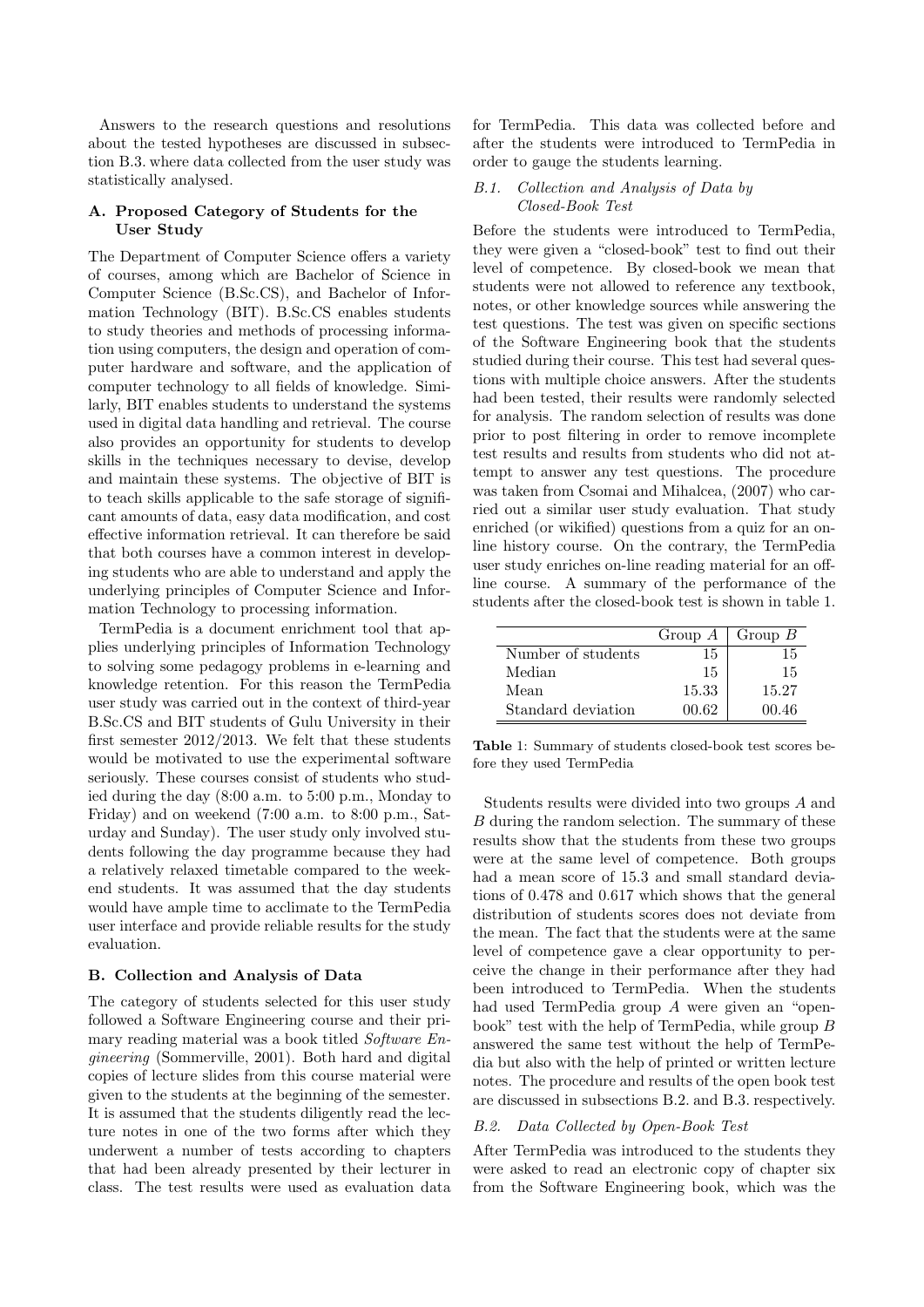|        | TermPedia Used $(A)$ |        | TermPedia Not Used $(B)$ |              |        |         |
|--------|----------------------|--------|--------------------------|--------------|--------|---------|
|        | Time (Mins.)         | Scores | %Scores                  | Time (Mins.) | Scores | %Scores |
| Median | 48.00                | 16.00  | 80.00                    | 43.00        | 15.0   | 75.0    |
| Mean   | 46.87                | 16.33  | 81.67                    | 43.87        | 14.80  | 74.00   |
| sd(s)  | 03.98                | 02.23  | 11.13                    | 05.46        | 03.21  | 16.06   |

Table 2: Summary of students open-book test scores after using TermPedia

only chapter available with full text in soft copy. This chapter was loaded onto the TermPedia user interface for the automatic prediction of technical terms. TermPedia also gave definitions of the predicted terms, these definitions where extracted from the first paragraph of Wikipedia articles that are relevant to the term in question. The predicted terms created hypertext links to Wikipedia articles for additional information. The students read this chapter for a total of eight hours during four sequential lectures in two weeks. After using TermPedia to read chapter six of their course material, they were given an open-book test. By openbook we mean that students were able to consult their course material, notes, and other relevant information during the test session. The test was open-book in the hope that the test results would reveal the efficiency of TermPedia through students' scores and time required to complete the test. The open-book test consisted of five questions and each question had two parts;  $(a)$ , and  $(b)$ . These questions required short answers where the (a) part of each question was a definition question. Question 1 from the test is given below for illustrative purposes.

# Qu. 1(a): What is mean time to failure? Qu. 1(b): What nonfunctional requirement of a system does it measure?

Before the open-book test, students were divided into the same two equal groups of 15 as in section B.1. Group (A) students were allowed to consult their course material only through the TermPedia user interface. Group  $(B)$  students could consult any of their reading materials in both hard and digital forms, but they had no access to the TermPedia user interface. Note that the control group  $B$  could search electronically in their digital material. We believe therefore that the test rather strenuously measures the added value of the document enrichment process. If group A performed better than group B, a conclusion could be made that TermPedia improves the process of elearning by providing relevant contextual information. One might also conclude that TermPedia reduces the time required for e-learning if students in group A completed the test earlier than students in group B. Results from the open-book test are shown in table 2.

#### B.3. Analysis of Data Collected by Open-Book Test

Samples of data collected from the open-book test were investigated through box plots, and quantile-quantile

(Q-Q) plots. The Q-Q plots were examined to test if the samples have a normal distribution in which case we could then use a t-test for independent samples to investigate the differences in the means of the data. The data consisted of test scores, and the time the students used to complete the open-book test. We hypothesized that the mean score for students who used TermPedia during the open-book test would be significantly higher that the mean score for students who did not use TermPedia during the test. This would show improved performance with the help of TermPedia during the test and therefore an improvement in the process of e-learning. We also hypothesized that the mean time spent by the students to complete the test would be significantly smaller than the mean time for students who did not use TermPedia during the test. This would act as an indication that TermPedia shortens the time for finding relevant information. Detailed discussion of the findings from the collected data are given below with respect to both test scores and time spent by the students to complete the open-book test.



Figure 2: Box plot for open-book test scores of students

### B.4. Analysis of Students Scores from Open-Book Test

Figure 2 displays two box plots that visualize the openbook test scores for students who consulted the course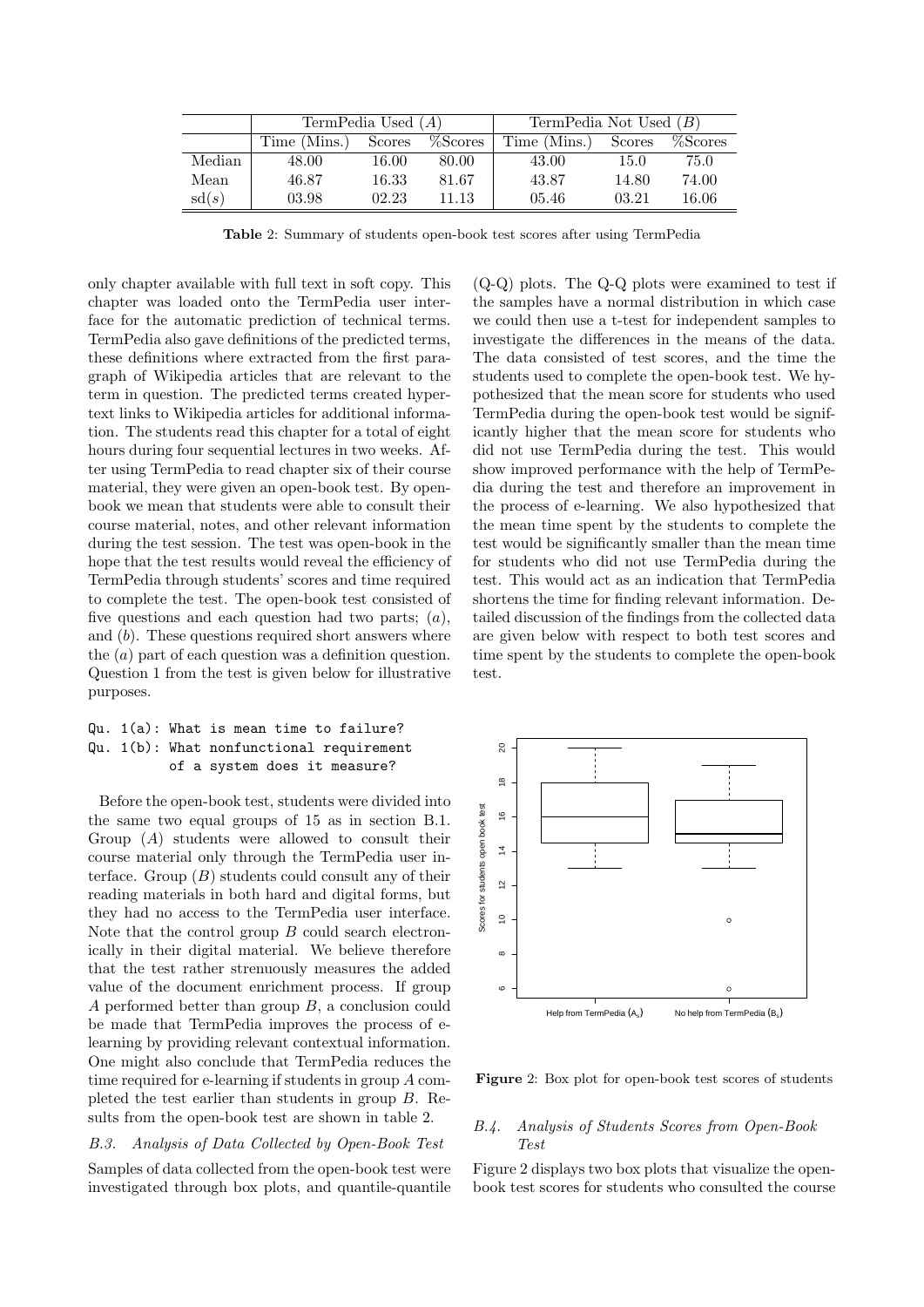material on TermPedia user interface  $(A_s)$  and students who consulted course material from sources not loaded onto TermPedia user interface  $(B_s)$ . The box plots clearly show that sample distributions of  $A_s$  and  $B_s$  are similar since their inter-quartile ranges overlap. Although this is true, sample  $A_s$  has a greater central tendency compared to  $B_s$  because the median of  $A_s$  is closer to the center of it's inter-quartile range, revealing a distribution that is neither sparse nor skewed.  $A_s$  box plot also has no outliers, which shows that the data sample is likely to follow a normal population distribution. The median of the box plot for sample data  $B_s$  is below the center of it's inter-quartile range indicating that the sample may be skewed to the left. The skewness of sample  $B_s$  is further affected by outliers. Since both sample distributions are not wildly scattered, a Q-Q plot was used to check that sample  $B<sub>s</sub>$  fits to a normal distribution. Figure 3 shows that this sample does not fit a normal distribution because the data points do not follow a straight line in the Q-Q plot.



Figure 3: Normal Q-Q plot of open book-test scores for students in the control group  $B$  who were not helped by TermPedia

A ShapiroWilk test for data  $(B_s)$  from students who were not helped by TermPedia during the open-book test gives a p-value of 0.01 which indicated that there is significant evidence to show that  $B_s$  data did not come from a normally distributed population. With one normally distributed sample  $A_s$  and one skewed sample  $B_s$ , we carried out a Mann-Whitney-Wilcoxon (MWW) test to see if scores from  $A_s$  were significantly higher than scores from  $B_s$ . The MWW test gave a  $p - value = 0.12$  indicating that there was insufficiency evidence to show that students who got help from TermPedia during the open-book test performed better than the students who did not get help from

TermPedia during the same test.

However, when we ignored one of the outliers in  $B_s$  and subjected the sample to another Shapiro-Wilk test, we obtained a p value=  $0.184 > 0.05$ . This pvalue showed that the rest of  $B_s$  comes from a normally distribution population. With the outliers ignored, we could therefore assume that both population samples  $A_s$  and  $B_s$  tend to a normal distribution. A t-test for independent samples was then used to investigate if the mean score for students who got help from TermPedia during the open-book test  $(\tilde{A}_s)$  was significantly greater than the mean score for students who did not get any help from TermPedia during the test  $(\bar{B}_s)$ . The t-test gave a p-value= 0.139 > 0.05 confirming that there is insufficient evidence to show that  $(\bar{A}_s)$  is greater  $(\bar{B}_s)$  as indicated by the MWW test above. We therefore accepted the null hypothesis that the means are equal, meaning that there is no sufficient evidence to show that TermPedia improved the students scores for the open-book test.

|                    | Group $A$ | $\mid$ Group B |
|--------------------|-----------|----------------|
| Number of students | 15        |                |
| Median             | 16.00     | 15.50          |
| Mean               | 16.33     | 15.43          |
| Standard deviation | 02.23     | 02.17          |

Table 3: Summary of students open-book scores with outliers ignored

The mean score  $(\bar{A}_s = 16.33)$  is greater than the mean score ( $\overline{B}_s = 15.43$ ) by only 0.9, see table 3. this difference is too small to prove that TermPedia can improve the process of e-learning and improve understanding of education documents by providing contextually relevant information, in accordance with the ttest results. We attribute this to the circumstance that the sample of 15 students from each group is too small to give substantial evidence of the different performances, and clearly show the impact of TermPedia on the process of e-learning. We believe that a larger sample would evidently show that TermPedia has a positive effect on e-learning by improving students performance. In support of this we notice that the difference in the means is more than 0.5sd if the open-book test scores are used as obtained and still more than  $0.25sd$  after the outlier is removed. This indicates potential ability of TermPedia to improve the process of e-learning, a notion that could be proved with a refined experiment on a larger sample.

# B.5. Analysis of Time Spent by Students to Complete the Open-Book Test

It is worth mentioning that this test was not reliable as an indicator of learning speed since most of the students waited until the last minute to turn in their answer sheets regardless of whether they had completed the test earlier.